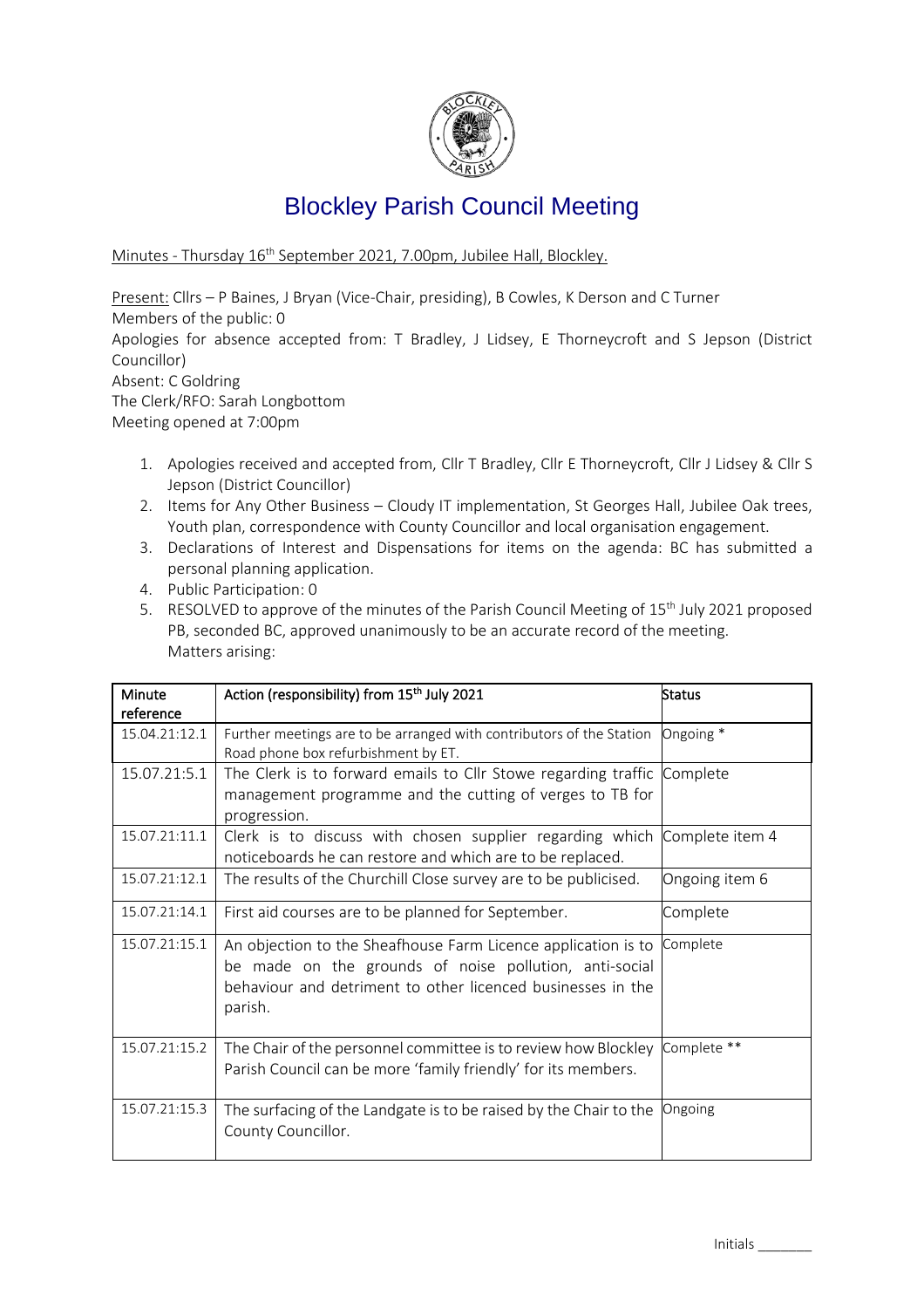\*15.04.21:12.1 update given on progress to date, JB and Clerk to arrange further meetings on the layout and content of the design with graphic designer and other parties.

\*\* PB received suggestions from councillors following the June meeting, notably child-care expenses of councillors, RFO confirmed the Local Government Act in England does not permit spending powers. Lobbying for hybrid meetings is ongoing with NALC. Clerk is to confirm that presentations and non-voting participation cannot be conducted remotely.

- 6. County and District Councillors' updates both Councillors Jepson and Stowe absent from the meeting.
- 7. Planning: review of current planning applications Cllr Cowles

No comments to be submitted on the latest two applications, 21/03143/FUL and 21/02567/FUL, proposed BC, seconded JB, agreed unanimously.

- 8. Finance: Cllr Cowles
- 1. Finance Report for 9th July 2021 10th September 2021 the accounts of the council were discussed. A 6-month review of Budget v Forecast is to be scheduled for October. Councillors are to raise expenditure considerations for the remaining half of the year. (ACTION 16.09.21:8.1, Clerk) The Annual Governance & Accountability Return (AGAR) which includes the findings of the Internal Auditor, together with Governance Statements and Financial Statements has been returned by the independent external auditor appointed by the Audit Commission for examination with no matters arising. Publication of the certificate is on noticeboards and the parish council's website.
- 2. RESOLVED to approve expenditure from 9th July 2021 10th September 2021, proposed BC, seconded JB, agreed unanimously.

### 9. Noticeboards: - Cllr Bryan,

RESOLVED to commission the replacement and installation of a new noticeboard at Springfield from Parish Grounds repairs and maintenance budget of £1,600 (supplier approved in July 2021) proposed JB, seconded CT, agreed unanimously. Access to the noticeboards to be made available to the public upon request.

#### 10. Burial ground maintenance: - Cllr Bryan,

RESOLVED for Thomas Fox Landscaping to remove and plug Elder growing along the cemetery railings from the burials maintenance budget of £220, proposed JB, seconded PB, agreed unanimously.

#### 11. Recreation: - Cllr Turner

- 1. Play area update: The Churchill Close and Springfield brief could not be reviewed by suppliers in August. New dates were agreed allowing for final review of tenders on the 21<sup>st</sup> October 2021. The report of the Churchill Close public consultation is to be publicised on the parish council website with dates for the Churchill Close and Springfield tender process. (ACTION 16.09.21:11.1 CT/Clerk) The installation at Paxford play area is underway, post installation inspection is booked for the 24<sup>th</sup> September 2021. Replacement basket swing has been fitted at Churchill Close in accordance with Financial Regulation 19.1.
- 2. Play in the park update: An events license has been applied for, risk assessment complete and entertainment booked for the event at Churchill Close  $3:10 \text{pm} - 6 \text{pm}$  Friday 24<sup>th</sup> September. Promotion boards of the new play area installations at Aston Magna and Paxford are to be displayed. (ACTION 16.09.21:11.2 CT/Clerk)

#### 12. Environmental Sustainability update: - Cllr Turner

The working group meeting in July attracted 17 members of the public, there was a presentation and question and answer session by Cotswolds National Landscape. CT attended the St George's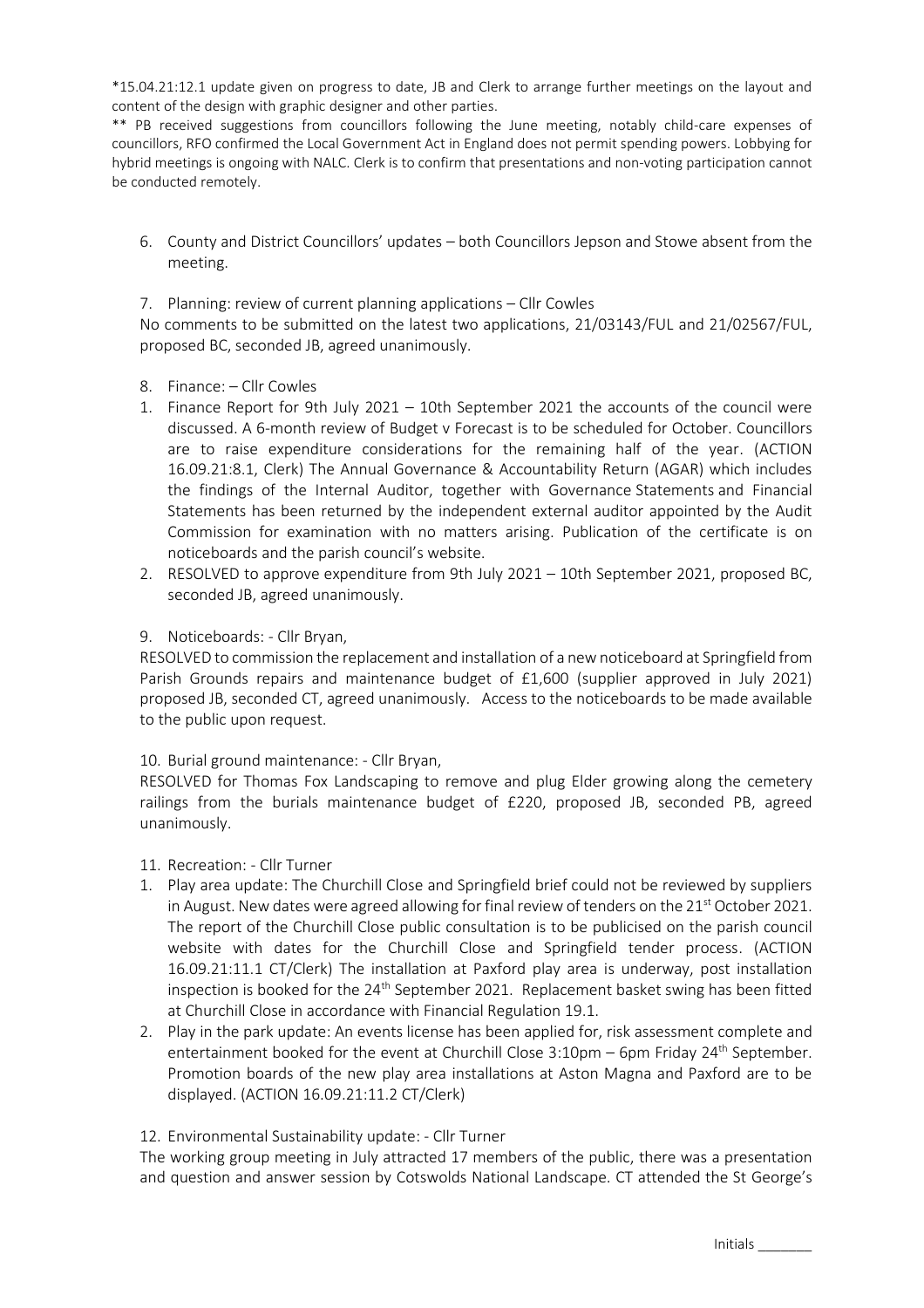management committee meeting in July and reported that the committee were in favour of BPC consulting the public about installing Electric Vehicle charging points.

- 1. DEFERED to set up the litter picking volunteer with BPC email address. Further options are to be explored to assess cost implications of additional email address and alternative software of Action Network to resolve accountability. (ACTION 16.09.21:12.1 CT/Clerk)
- 2. RESOVLED to approve BPC's Climate and Ecological Action Plan consultation to be openly discussed at the Environmental Sustainability working group meeting on September 23<sup>rd</sup> 2021 and opened online following the meeting, proposed CT, seconded KD, agreed unanimously. Upon conclusion of the public consultation, a full report and action plan will be presented and proposed to full council in October.
- 13. Clerk's update and correspondence log
	- o The youth activity camps hosted by Soul Learning received over 100 children each week, feedback was very positive.
	- o The Youth Club attracted 33 juniors and 7 seniors in the first week. The age brackets are going to shift so that ratios are better. PC Nick is planning to visit on the 23rd September. Weekly program is being drawn up from input from the youth. Parent feedback following the first Junior session has been good, all had a good time and will go back.
	- o Defibrillator has been received, a local electrician is assessing instalment, the Clerk is to obtain costs for new outer casing as the old is rusting (ACTION 16.09.21:13.1 Clerk)
	- $\circ$  Councillors were made aware to reserve the date of the  $14<sup>th</sup>$  November 2021 for public memorial services. A meeting with Rev Delap is to be scheduled to discuss the format for 2021. (ACTION 16.09.21:13.2 JB/Clerk)
	- o Paxford Memorial railings, it was notified that payment is to be made in advance of delivery for the supplier to progress the order. The chapel's railings from the same supplier have been delivered and installed. The date of despatch is expected  $26<sup>th</sup>$ October, installation prior to the Remembrance service is being worked towards with contractor.
	- o Outstanding responses to parishioner correspondence was agreed by council: all traffic, speed and footpath enquires are to be discussed with the County Councillor, Lynden Stowe (see item 14.5). Quotations of a full assessment including priorities and critical timings of the surrounding wall around Churchill Close are to be obtained (ACTION 16.09.21:13.3 Clerk). The Churchill Close play area brief incorporates the location of benches and waste bins. Further discussions are to be held with the Toddler Group to understand specific needs of first aid training. (ACTION 16.09.21:13.4 Clerk)
- 14. Any other business: Cloudy IT implementation, St Georges Hall (SGH), Jubilee Oak trees, Youth plan, correspondence with County Councillor and local organisation engagement.
- 1. Cloudy IT implementation everyone present at the meeting has email is up running, Teams is providing data security and back-ups, further set up to be finalised and training to be scheduled. (ACTION 16.09.21:14.1 Clerk)
- 2. SGH, the planned Q&A session discussed at the July meeting was not requested for September. In absence of this, councillors agreed that to improve relationships and ensure that councillors are fulfilling their full objectives as trustees, councillors via JB are to schedule a separate meeting with the management committee to finalise governance commitments and responsibilities and gain access to the documents requested to TB at the June meeting as action 17.06.21:16.2. (ACTION 16.09.21:14.2 JB)
- 3. Oak trees to commemorate the Queen's Platinum Jubilee are to be ordered and planted at Paxford play area, this is a free initiative offered through The Honourable Company of Gloucestershire.
- 4. To adhere to the timings set in the Children and Young People's strategy, a review of the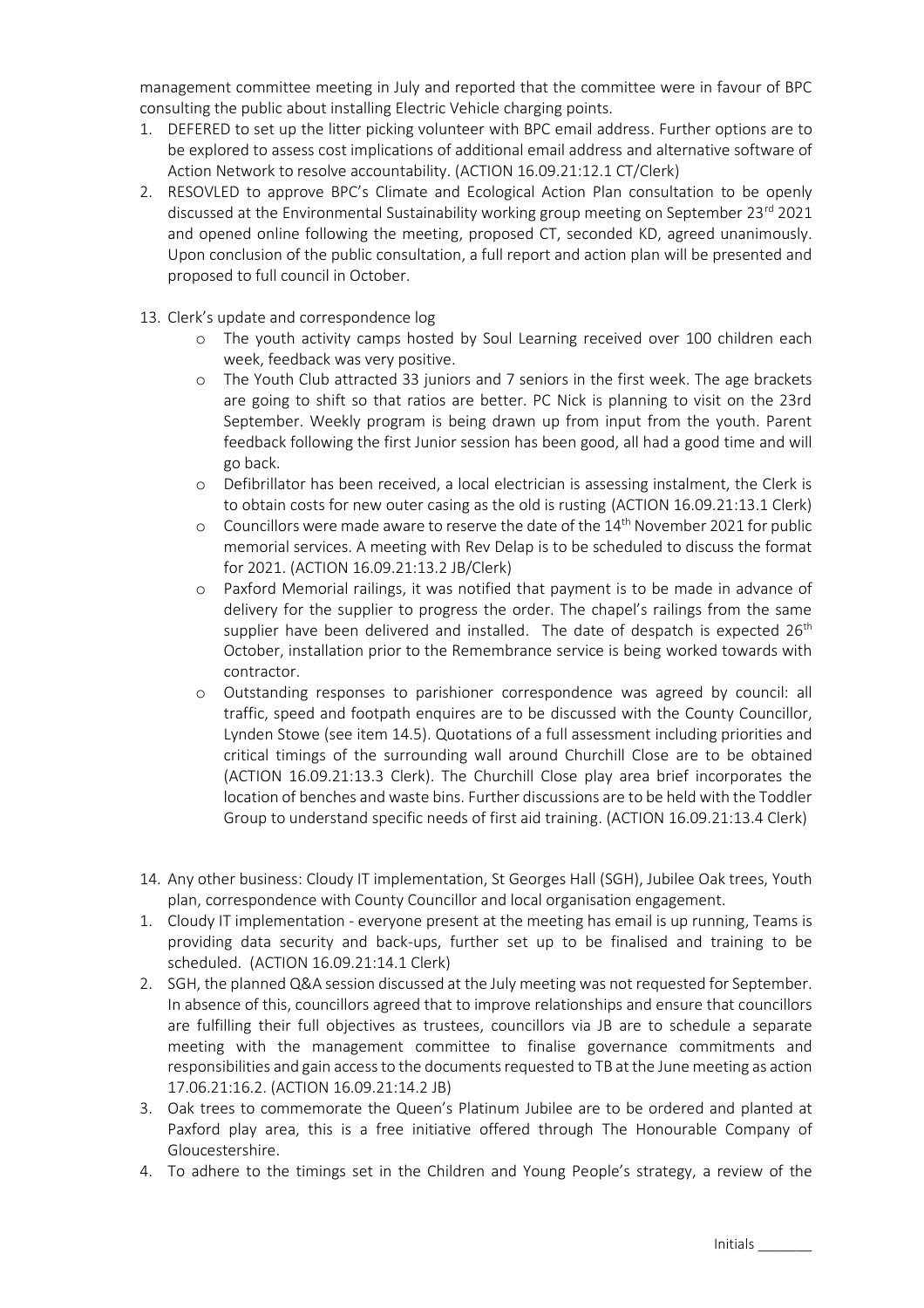strategy is to be a standing item at each parish council meeting.

- 5. Due to several outstanding matters raised at council meetings and by residents, JB is to write to County Councillor Lynden Stowe regarding matters of the 'Highways Local' scheme, mowing of verges, traffic management project, parking, surfacing of the Landgate and steps from the footpath onto Draycott Road opposite The Dell requesting a face-to-face meeting if Cllr Stowe is unable to attend the October parish council meeting. (ACTION 16.09.21:14.5 JB)
- 6. Agenda of future parish council meetings are to be sent to parish organisations directly.

## Date of Next Meeting: Thursday 21<sup>st</sup> October 2021, Little Village Hall, 7pm

Meeting closed 21.50pm.

Approved by Blockley Parish Council:

Signed………………………………………….

Print…………………………………………….

Date…………………………………………….

| Minute<br>reference | Action (responsibility) from 16 <sup>th</sup> September 2021                                                                                                                           | Responsibility |
|---------------------|----------------------------------------------------------------------------------------------------------------------------------------------------------------------------------------|----------------|
| 15.04.21:12.1       | Further meetings are to be arranged with contributors of the<br>Station Road phone box refurbishment.                                                                                  | ET/JB          |
| 15.07.21:12.1       | The results of the Churchill Close survey are to be publicised.                                                                                                                        | <b>Clerk</b>   |
| 15.07.21:15.3       | The surfacing of the Landgate is to be raised by the Chair to the<br>County Councillor.                                                                                                | <b>TB</b>      |
| 16.09.21:8.1        | A 6-month review of Budget v Forecast is to be scheduled for Clerk/All cllrs<br>October. Councillors are to raise expenditure considerations<br>for the remaining half of the year.    |                |
| 16.09.21:11.1       | The report of the Churchill Close public consultation is to be Clerk<br>publicised on the parish council website with dates for the<br>Churchill Close and Springfield tender process. |                |
| 16.09.21:11.2       | Promotion boards of the new play area installations at Aston<br>Magna and Paxford are to be displayed.                                                                                 | Clerk          |
| 16.09.21:12.1       | Cost implications of additional volunteer email address and Clerk<br>alternative software of Action<br>Network<br>resolve<br>to<br>accountability are to be researched.                |                |
| 16.09.21:13.1       | Obtain costs for new defibrillator outer casing as the old is Clerk<br>rusting.                                                                                                        |                |
| 16.09.21:13.2       | A meeting with Rev Delap is to be scheduled to discuss the $\mu$ B/Clerk<br>format for 2021 Remembrance services.                                                                      |                |
| 16.09.21:13.3       | Quotations of a full assessment including priorities and critical Clerk<br>timings of the surrounding wall around Churchill Close are to<br>be obtained.                               |                |
| 16.09.21:13.4       | Further discussions are to be held with the Toddler Group to<br>understand specific needs of first aid training.                                                                       | Clerk          |